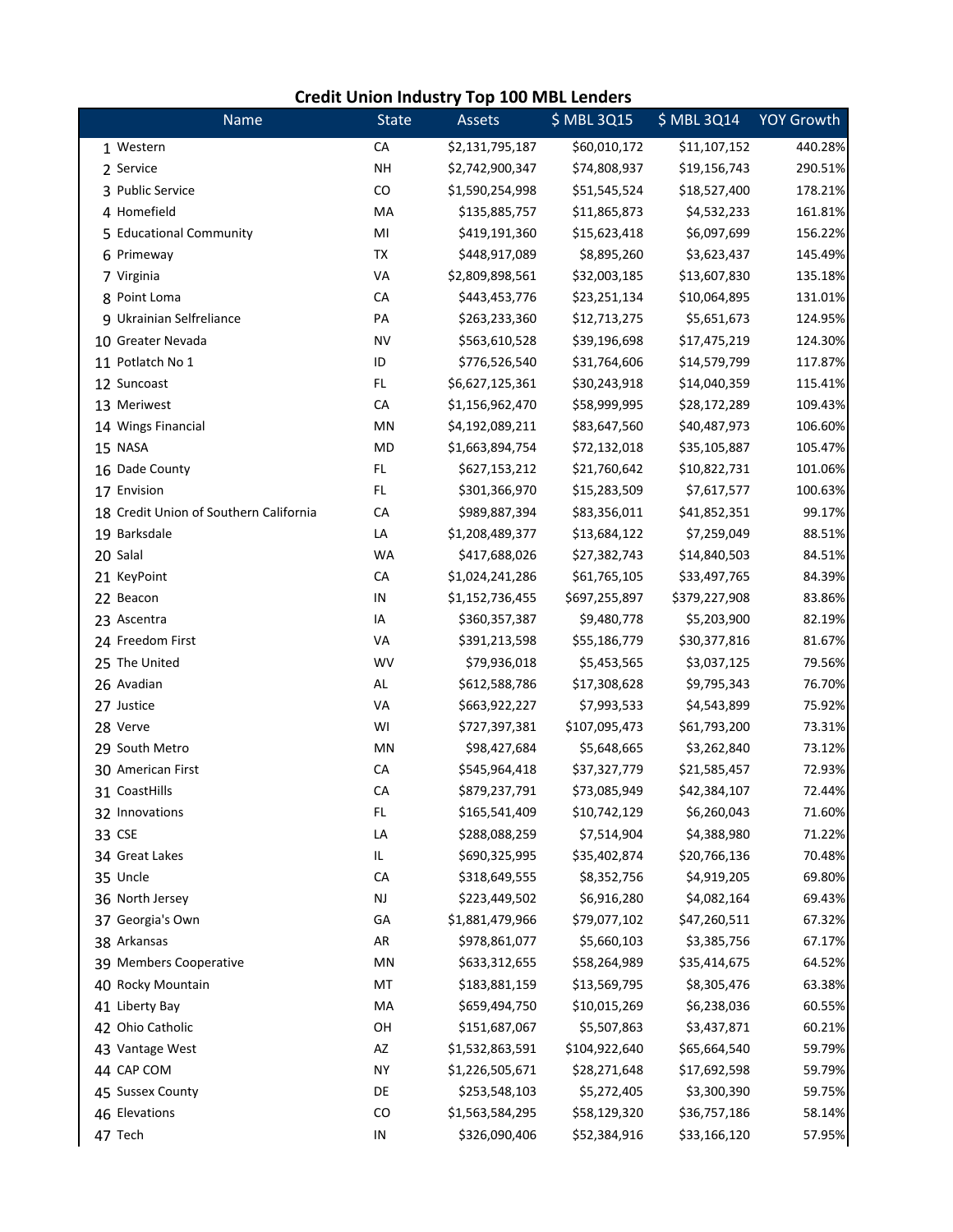| 48 Financial Plus                       | MI        | \$438,196,861    | \$19,352,037  | \$12,333,210  | 56.91% |
|-----------------------------------------|-----------|------------------|---------------|---------------|--------|
| 49 Taunton                              | MA        | \$144,441,328    | \$13,943,420  | \$8,924,046   | 56.25% |
| 50 Prairie                              | <b>ND</b> | \$118,687,903    | \$12,881,601  | \$8,245,997   | 56.22% |
| 51 Members First                        | MI        | \$352,826,329    | \$12,715,728  | \$8,152,813   | 55.97% |
| 52 Idaho Central                        | ID        | \$2,267,420,150  | \$143,549,855 | \$92,610,201  | 55.00% |
| 53 Sandia Area                          | <b>NM</b> | \$548,223,642    | \$31,335,116  | \$20,244,707  | 54.78% |
| 54 Freedom                              | PA        | \$670,764,368    | \$4,754,296   | \$3,072,844   | 54.72% |
| 55 Lake Michigan                        | MI        | \$3,920,841,825  | \$283,263,054 | \$183,625,404 | 54.26% |
| Community First Credit Union of Florida | FL.       | \$1,307,591,226  | \$38,307,222  | \$24,848,844  | 54.16% |
| 56                                      |           |                  |               |               |        |
| 57 Glass City                           | OH        | \$188,345,220    | \$7,307,085   | \$4,749,795   | 53.84% |
| 58 Kern Schools                         | CA        | \$1,322,638,635  | \$11,589,898  | \$7,585,039   | 52.80% |
| 59 Lanco                                | PA        | \$74,388,622     | \$8,879,927   | \$5,833,219   | 52.23% |
| 60 Northern Tier                        | <b>ND</b> | \$116,518,884    | \$11,276,400  | \$7,408,608   | 52.21% |
| 61 Paradise Valley                      | CA        | \$83,783,785     | \$8,909,961   | \$5,855,302   | 52.17% |
| 62 Mission                              | CA        | \$2,797,949,388  | \$127,077,690 | \$83,795,283  | 51.65% |
| 63 Connections                          | ID        | \$143,901,670    | \$5,184,929   | \$3,419,471   | 51.63% |
| 64 Smart Financial                      | TX        | \$632,160,055    | \$68,564,302  | \$45,552,720  | 50.52% |
| 65 TAPCO                                | <b>WA</b> | \$315,985,914    | \$24,487,133  | \$16,327,563  | 49.97% |
| 66 Merck Sharp & Dohme                  | PA        | \$497,947,880    | \$5,641,161   | \$3,766,884   | 49.76% |
| 67 Signal Financial                     | MD        | \$316,032,997    | \$56,538,961  | \$37,905,278  | 49.16% |
| 68 American Southwest                   | AZ        | \$196,154,530    | \$11,509,878  | \$7,724,026   | 49.01% |
| 69 Self-Help                            | <b>NC</b> | \$670,382,171    | \$56,947,388  | \$38,247,025  | 48.89% |
| 70 Community Resource                   | TX        | \$370,743,386    | \$15,160,833  | \$10,241,908  | 48.03% |
| 71 Scenic Community                     | TN        | \$115,263,619    | \$4,799,840   | \$3,273,543   | 46.63% |
| 72 Coosa Valley                         | GA        | \$172,122,308    | \$12,109,406  | \$8,272,285   | 46.39% |
| 73 Industrial Credit Union Of Whatcom   | <b>WA</b> | \$203,070,321    | \$11,289,614  | \$7,717,824   | 46.28% |
| 74 Veridian                             | IA        | \$2,764,223,380  | \$173,623,394 | \$118,866,651 | 46.07% |
| 75 Skyward                              | ΚS        | \$254,213,898    | \$5,169,111   | \$3,551,439   | 45.55% |
| 76 Philadelphia                         | PA        | \$939,466,484    | \$141,702,492 | \$97,361,000  | 45.54% |
| 77 California Coast                     | CA        | \$1,947,563,562  | \$218,487,269 | \$150,836,175 | 44.85% |
| 78 Fulda Area                           | MN        | \$84,226,930     | \$26,011,058  | \$17,965,288  | 44.79% |
| 79 BECU                                 | <b>WA</b> | \$13,878,323,252 | \$469,535,445 | \$324,649,645 | 44.63% |
| 80 Northwest                            | VA        | \$2,967,858,506  | \$155,350,172 | \$107,449,016 | 44.58% |
| 81 Langley                              | VA        | \$2,063,050,357  | \$71,020,081  | \$49,201,958  | 44.34% |
| 82 Louisiana                            | LA        | \$193,978,852    | \$5,733,990   | \$3,977,691   | 44.15% |
| 83 Luso                                 | MA        | \$194,954,606    | \$7,700,292   | \$5,346,628   | 44.02% |
| 84 Desert Schools                       | AZ        | \$3,741,414,265  | \$140,307,615 | \$97,582,953  | 43.78% |
| 85 Credit Union Of America              | ΚS        | \$636,565,632    | \$24,163,824  | \$16,829,799  | 43.58% |
| 86 Point Breeze                         | MD        | \$723,721,860    | \$16,117,198  | \$11,249,473  | 43.27% |
| 87 Community Choice                     | IA        | \$433,715,565    | \$29,247,252  | \$20,467,794  | 42.89% |
| 88 Motorola Employees                   | IL.       | \$859,604,796    | \$14,321,442  | \$10,045,283  | 42.57% |
| 89 CentralAlliance                      | WI        | \$73,292,759     | \$7,662,376   | \$5,380,235   | 42.42% |
| 90 Kirtland                             | ΝM        | \$681,182,063    | \$4,928,982   | \$3,461,225   | 42.41% |
| 91 United Methodist Financial           | OH        | \$85,600,776     | \$21,551,957  | \$15,254,802  | 41.28% |
| 92 Franklin Mint                        | PA        | \$885,666,517    | \$61,461,996  | \$43,564,229  | 41.08% |
| 93 NuMark                               | IL        | \$210,748,833    | \$4,776,615   | \$3,389,782   | 40.91% |
| 94 Los Angeles Police                   | CA        | \$841,552,893    | \$15,339,168  | \$10,886,607  | 40.90% |
| 95 IDB-IIC                              | DC        | \$506,965,041    | \$10,273,497  | \$7,293,507   | 40.86% |